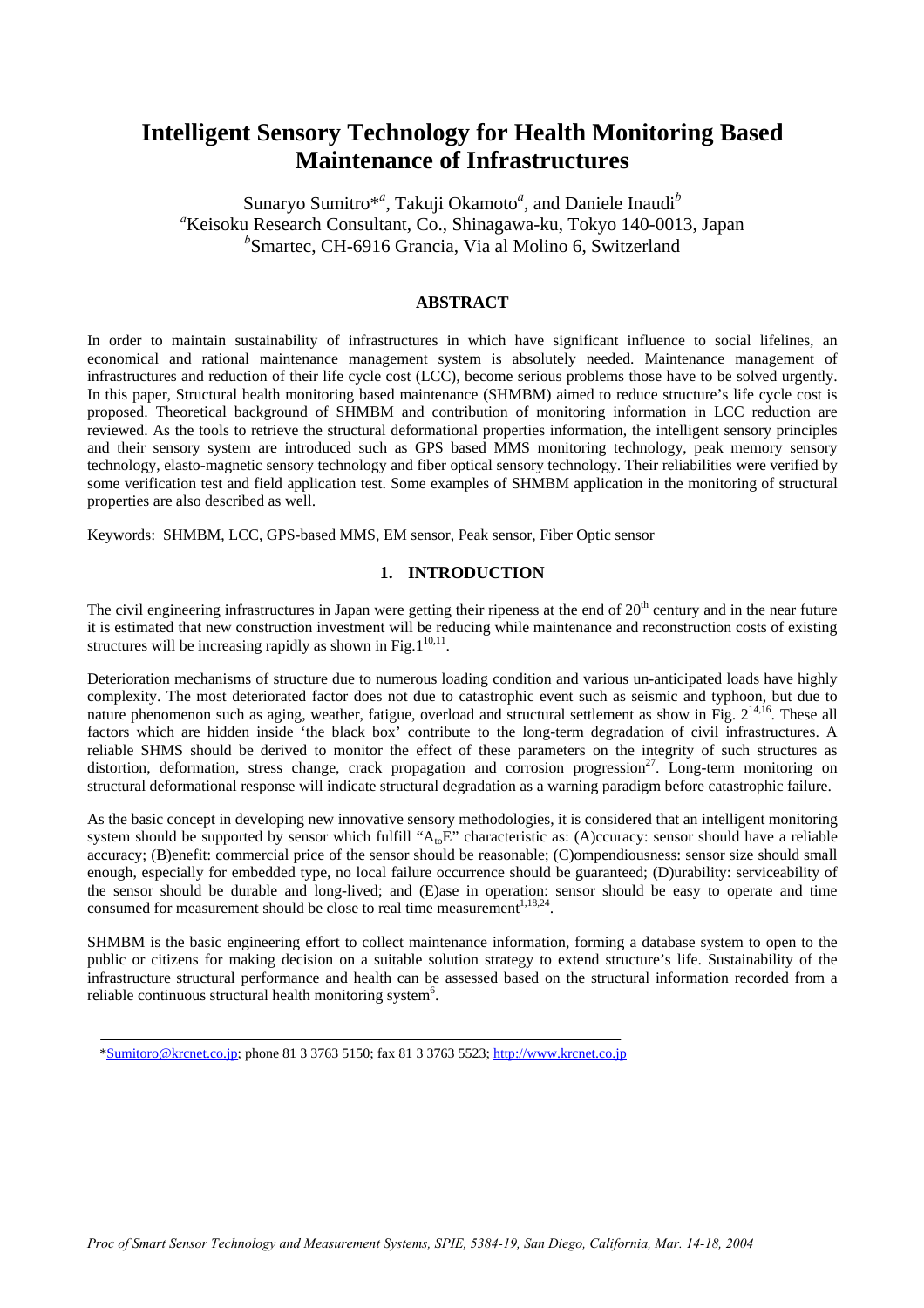



Fig.1. Infrastructure investment phenomena Fig.2. SHMBM as tell-tale of structural degradation phenomena

#### **2. STRUCTURAL HEALTH MONITORING BASED MAINTENANCE**

#### **2.1 Philosophy**

As the basic technology to collect maintenance information, SHMBM forms a database system to open to the public or citizens for making decision on a suitable solution strategy to extend structure's life. In practicing this concept, citizens are not just as users but also as the owners of an infrastructure. One of the efforts is the engineering development of infrastructure life cycle management as shown in Fig.3. During the lifetime of a structure, the expected total cost  $C_T$  was proposed by Frangopol that can be expressed mathematically as follows<sup>8</sup>.

$$
C_T = C_I + C_{MAI} + C_{INS} + C_{REP} + C_D
$$
 (1)

 $C_I$  is the initial cost of the structure,  $C_{MAI}$  is the expected cost of maintenance,  $C_{INS}$  is the expected cost of performing inspection,  $C_{REF}$  is the cost of repair,  $C_D$  is the cost of demolition. In this approach, the cost of performing inspection and the cost of repair are considered as cost of maintenance. This conceptual framework of the proposed reliabilitybased approach for life-cycle cost design of degrading concrete structures could be modified to accommodate various structural degradation condition. Here, it is modified to express the life cycle cost (LCC) based on the concept of SHMBM as follows<sup>25</sup>.

$$
LCC = C_I + \sum_{i=1}^{m} C_{MBM}^{i} + \sum_{j=1}^{n} C_{REP}^{j} + C_D
$$
 (2)

where  $C_{MBM}$ <sup>*i*</sup> is the monitoring based maintenance cost at *i*<sup>th</sup> interval and  $C_{RE}$ *j* is the repair cost at *j*<sup>th</sup> interval. Fig.4 shows that the healthy degree of an aging structure will reduce following a standard degradation curve. Therefore, monitoring based maintenance is necessary to extend its structural life. It is assumed that during a structural life cycle, there will be *m* intervals of monitoring and *n* intervals of repair of the infrastructure.



Fig.3. Management flow of SHMBM Fig.4. Schematic description of life cycle cost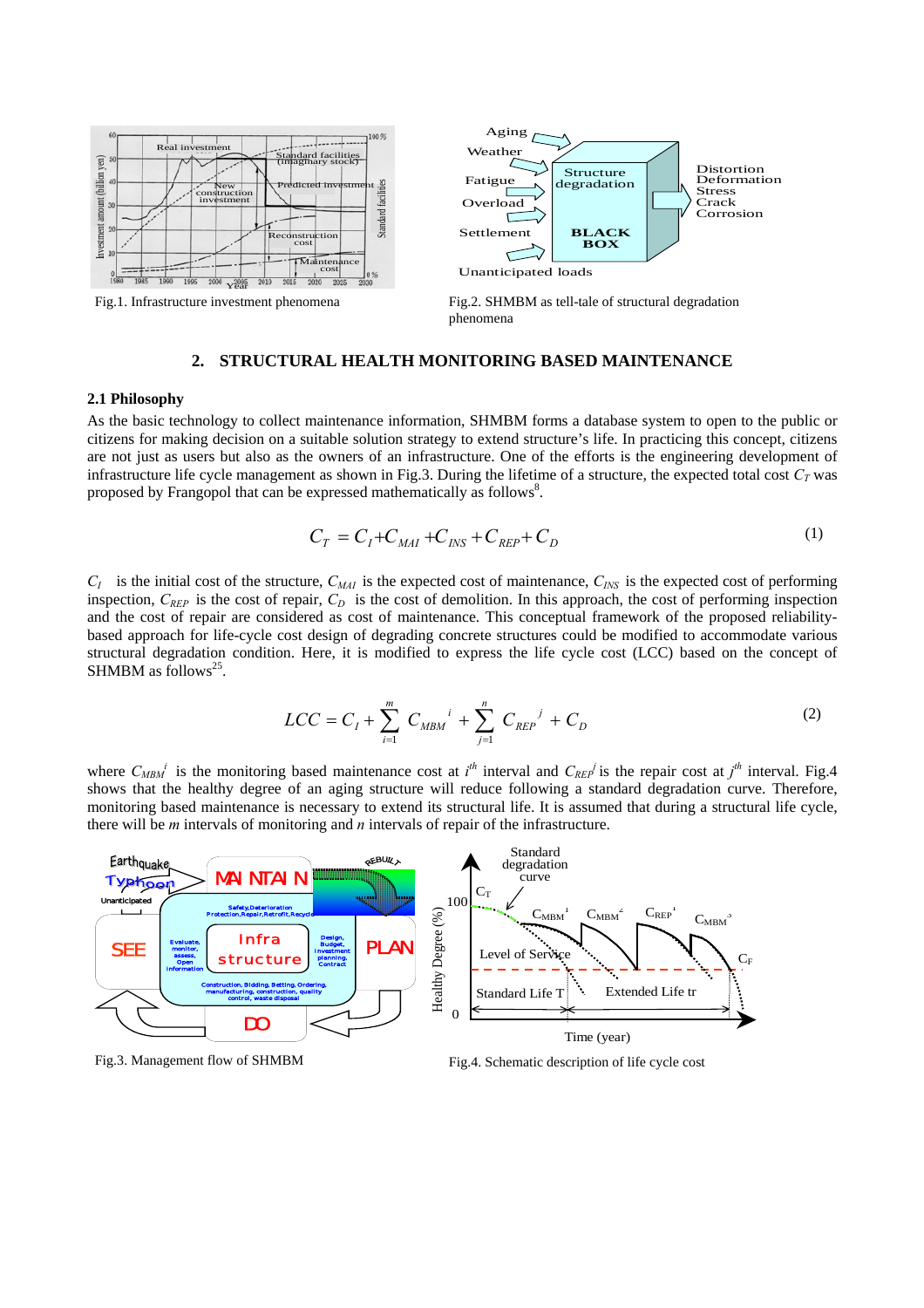#### **2.2 The Effectiveness of SHMBM**

The challenge in using the proposed approach is quantifying the uncertainties in the input variables. The rate of degradation, quality of inspection method, and cost of failure are often subjective and difficult to obtain, but their values have a great effect on the final result. With reliable input data, it offers the real potential for integrating economic and safety issues in structural design.

This approach serves as an initial base on which to develop improved life cycle cost design models. These models have to address additional issues such as serviceability limit states, use of spatially distributed random fields for describing the degradation process, use of Bayesian theory for estimating the probability of damage detection, use of improved time-variant bridge reliability models, reliability updating of target reliability level and development of user costs.

In our previous study on the monitoring of the corrosion expansion of reinforced concrete (RC) beam which was modeled as shown in Fig. $5^{26}$ , by utilizing this approach to evaluate the economic and safety of an existing RC structure with a non uniform interval inspection strategy with the following assumptions:

- (1) service life of the RC structure is 100 years;
- (2) routine maintenance is scheduled once every two years;
- (3) in the analyses, all inspection costs are converted to the initial cost of the structure, it is concluded that minimum LCC can be achieved in a certain quality of inspection technique.

The relationship of the expected inspection cost and LCC in various *η0.5* is shown in Fig.6. *η0.5* is the damage intensity at which the non-destructive evaluation (NDE) method has a 50% probability of detection.



# **3. INTELIGGENT SENSORY TECHNOLOGY**

#### **3.1 General**

Structures normally behave elastically which are designed to deform and reverse to their original configuration. When a structure is loaded beyond its normal limits, it behaves plastically and becomes permanently deformed and weakened. Often this damage is invisible, but as strains in the structure increase and the structure edges closer to structural failure. For instances, changes in girder strains, joint rotations and crack growth are indicators for evaluating structural integrity. By monitoring such changes closely, it is possible to provide quantitative clarity to assess structural health<sup>19</sup>.

A real time monitoring system with a digital network to acquire, process, store and transmit the measured data is discussed. The proposed real time monitoring system provides valuable information for directing timely maintenance relief to those areas of the structure most in need of repair, so the following items can be achieved:

(1) Planned repair or replacement of the structure before catastrophic collapse;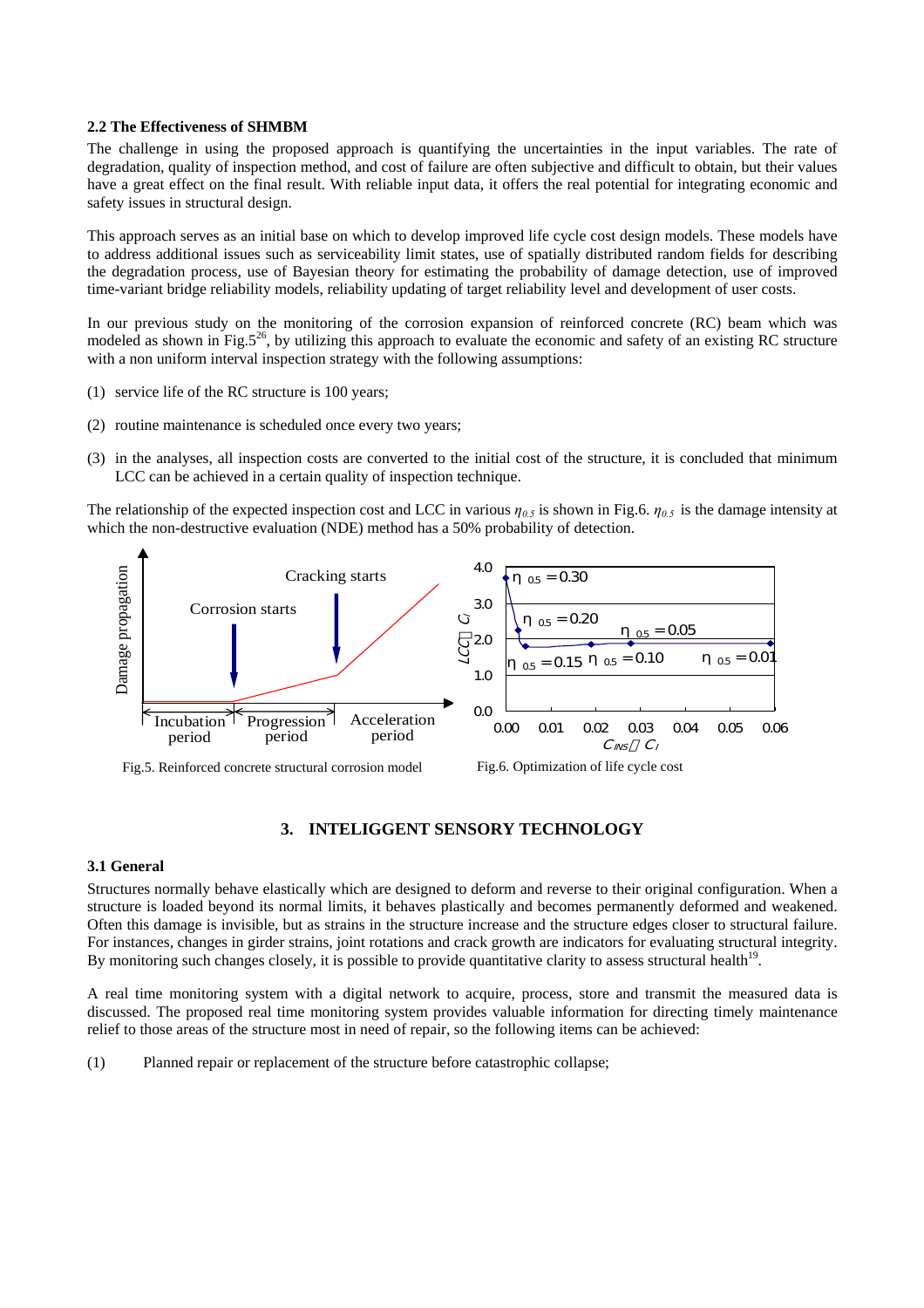- (2) Improved allocation of scarce maintenance funding for the highest risk structure member;
- (3) Determination of structural health after catastrophic events, such as, earthquake, typhoon, fire, explosions.

Here, developments of innovative high performance sensory technology and their capability as shown in Table 1 together with a real time monitoring system are provided and discussed.

| No. | Sensory technology                    | Capability                |
|-----|---------------------------------------|---------------------------|
|     | GPS-based MMS monitoring technology   | Global deformation        |
|     | Peak memory sensory technology        | Peak deformation          |
| 3.  | Elasto-magnetic sensory technology    | <b>Actual stress</b>      |
| 4.  | <b>Fiber Optic Sensory Technology</b> | Displacement, temperature |

Table 1 Sensory technology and their capability

### **3.2 GPS-based MMS monitoring technology**

Global Positioning System (GPS) based Movement Measurement System (MMS) was developed by Geodev Earth Technology Switzerland. GPS based measurement has the advantages as weather independent, millimeters resolution, 3D displacement, long baselines, unnecessary of inter-visibility and "easy" to set up for outdoor applications. Specifically, the performance of this GPS based MMS monitoring technology can be concluded as follows:

- 1. Maximum baseline length (the distance between reference point and measurement station): 15 20 km;
- 2. Measurement frequency: maximum 2 measurements per hour;
- 3. Reliable measurement precision: 5 10mm.

The obtainable accuracy is dependent upon the satellite geometry, the number of satellites in operation, the atmospheric conditions and the number of measurement stations as shown in Fig.7. In order to monitor global structural movement of this structure, a GPS based MMS monitoring system is recommended<sup>20</sup>. Though the accuracy of this kind of measurement is in millimeters, the absolute coordinate can be grasped.



Fig.7. GPS-based MMS monitoring technology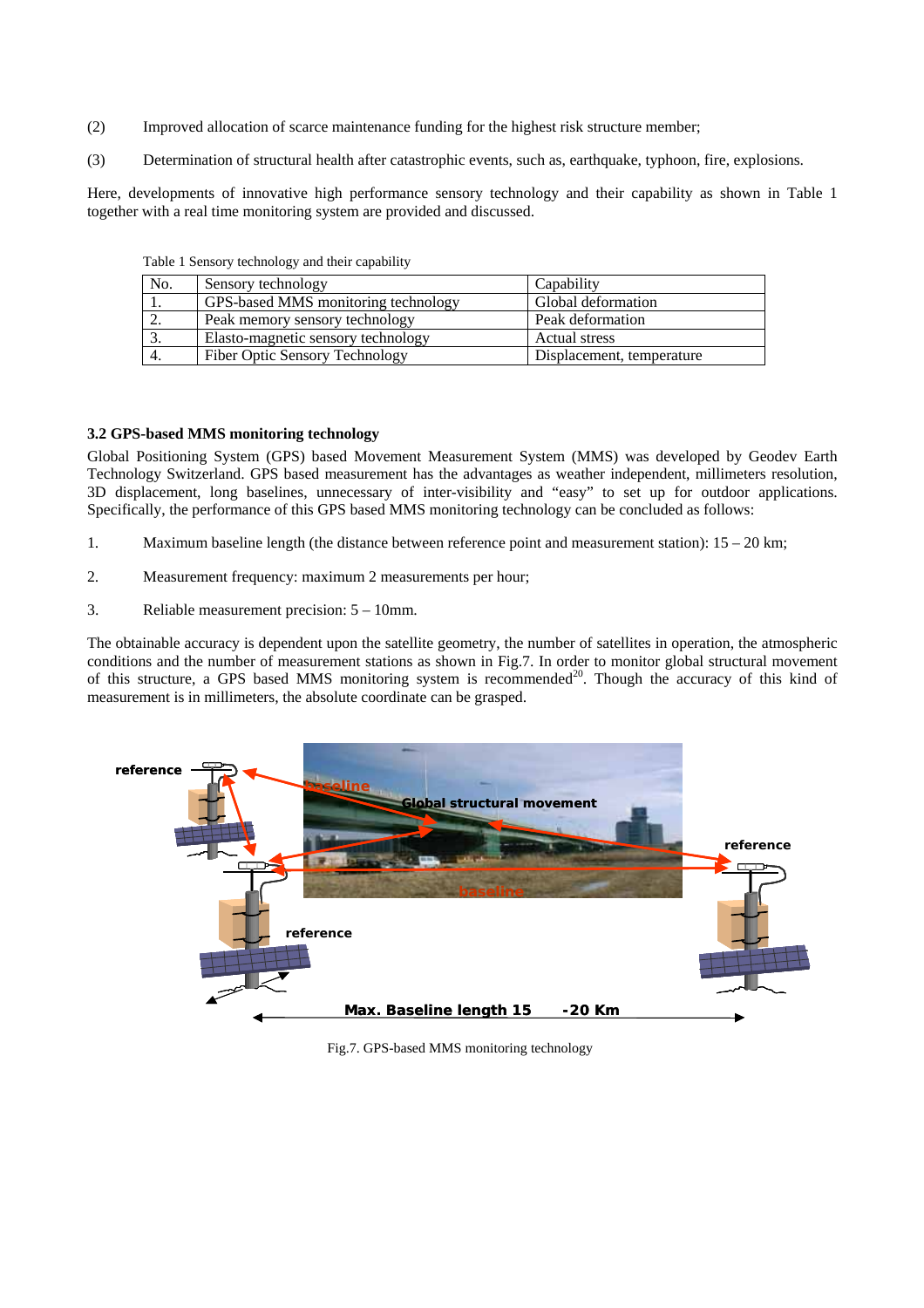#### **3.3 Peak memory sensory technology**

Peak Sensor with a digital data acquisition network has been developed<sup>9</sup>. As shown in Fig.8, the dual-output gauge measures peak compressive and tensile displacements with high precision and passively retains that value for later interrogation (Fig.9). Therefore, with one of these gauges, the structure after a critical event (such as earthquake or typhoon) can be interrogated, and the maximum distance of structure deformation during the event can be determined. These sensors require no electrical power except to read out the stored peak-displacement values<sup>7</sup>. Fig.10 shows the application of peak sensor on monitoring the peak displacement of bridge pedestal damper and Fig.11 shows the schematic description of PDMS (Peak Displacement Monitoring System).



Fig.8. Schematic structure of peak sensor Fig.9. Peak values



Fig.10. Peak partial structural movement Fig.11. PDM system





#### **3.4 Elasto-magnetic sensory technology**

The elasto-magnetic (EM) sensory technology that can reliably monitor actual-stress in tendons and cables has been developed. This kind of sensor is a new approach to monitor ferromagnetic steel forces in concrete structures<sup>9,26</sup>. Based on the physical phenomenon that the permeability of ferromagnetic material is a function of magnetic history and applied fields, stress and temperature, permeability function is characterized at a technical saturation experimentally $12,17$ . Besides fulfilling ' $A_{10}E$ ' characteristics, the sensor provides a theoretically unlimited service lifetime, can be applied to any structure built with circular steel reinforcements or cables and does not influence structural integrity in any way<sup>12</sup>.

Pre-fabricated EM sensor takes the form of a hollow cylinder in the middle of which the measured element (wire, strand, cable, bar) passes through. It should be slipped onto the measured element beforehand, during the construction. Stress at each stage of loading condition can be monitored accurately<sup>15</sup>. This manufactured sensor consists of primary, secondary and compensating windings, mounted in a protective steel shield and sealed with an insulating material. EM sensor enables to measure the actual-stress in strands and cables protected by thin-wall steel tube or plastic tube without the need to remove them. This cylindrical EM sensor has no mechanical contact with the measured element so it will not be overloaded, it is resistant to water and mechanical injury, its characteristics does not change with time and its lifetime is closer to unlimited life time 22.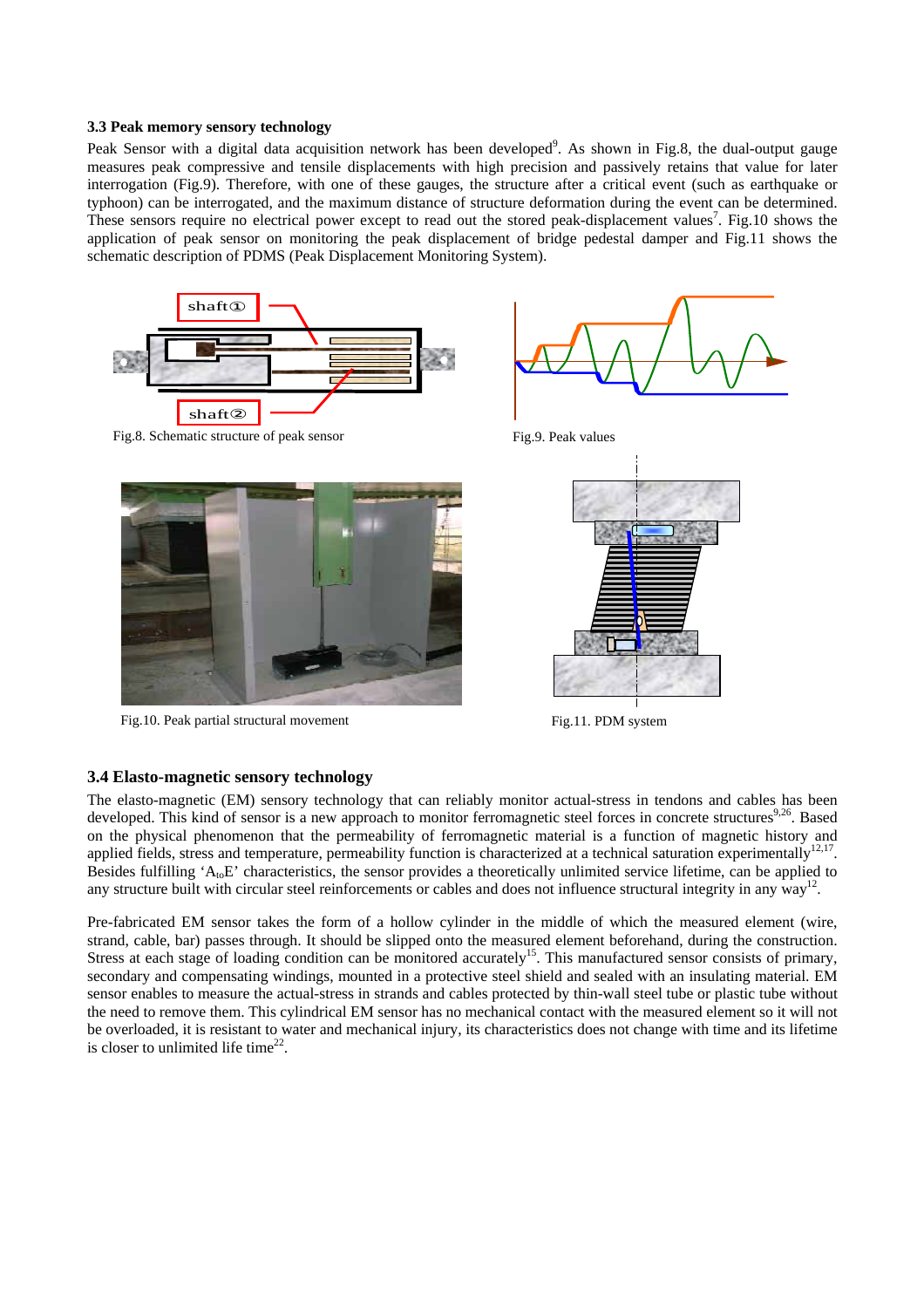The EM sensory technology is a simple nondestructive evaluation technique (NDT) for monitoring stress in steel cables. The magnetization phenomenon is performed by two solenoids, i.e., a primary coil and a secondary coil as shown in Fig. 12, and Fig. 13 shows the bobbin as the axis of electric wires winding and the steel covers.





Fig. 12. EM sensor schematic structure Fig. 13. Sensor bobbin and steel cover

# **3.5 Fiber optic sensory technology**

In a general definition, fiber optic sensory system is defined as an optical data transmitting system which enables to measure material property quantities by a part or whole of an optic fiber and transmits those information by the same optic fiber. Furthermore, optic fiber sensory system enables to tackle material properties such as temperature, pressure, distortion, voltage change (electric current), magnetic field, velocity, vibration, displacement, gas pressure, moisture, salt concentration and radiation<sup>13</sup>. The advantages of fiber optic sensory system can be expressed as (i) remarkable dynamic range of measurement (from 1 micron to 10 percent strain); (ii) high resolution (about 1 micron for SOFO sensor); (iii) un-electric measurement system (thunder-proof and explosive-proof); (iv) high durability (suitable for SHMS purpose); (v) Enable to measure huge numbers of channel, simultaneously and in a long distance. There are numerous fiber optic sensory technologies available commercially<sup>21</sup>. Fig. 14 shows their schematic measured deformation for a concrete beam under flexural bending moment and Table 2 shows fiber optic sensor type classified by monitored length and possible number of sensors for one optic fiber.



(a) Concrete beam under flexural bending moment



Fig.14. Measurement range classification of fiber optic sensory technology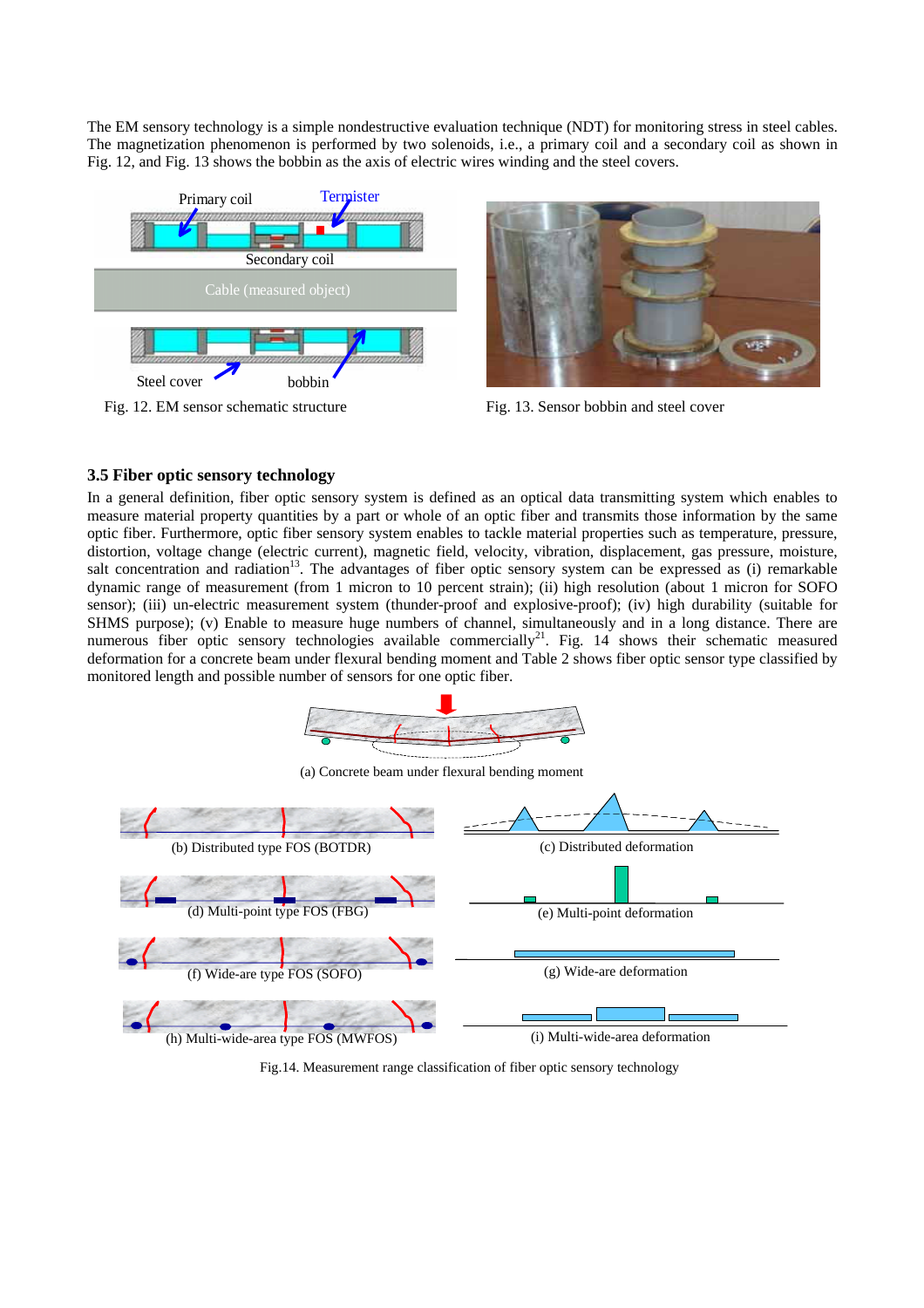| No. | FOS Type             | Nomenclature | Monitored length | Number of sensors |
|-----|----------------------|--------------|------------------|-------------------|
|     | Distributed type     | <b>BOTDR</b> | $Min_1m$         | 20000 per 20km    |
|     | Multi-point type     | FBG.         | $1cm - 10km$     | 12 sensors        |
|     | Wide-area type       | <b>SOFO</b>  | $0.2m - 50m$     | 1 sensor          |
|     | Multi-wide-area type | <b>MWFOS</b> | $5cm - 30m$      | 60 sensors        |

Table 2. Type of Fiber optic sensor

# **4. FIELD APPLICATION EXAMPLES**

# **4.1 Peak displacement and peak stress monitoring**

Bridge in Route 246 which is mainly configured by simply supported steel plate girder-bridge is located in a crowded traffic area in the center of Tokyo and servicing as a national traffic main route for over 37 years. One part of the route 246 bridges was pointed out to install some sensory technology which was integrated in a structural health monitoring system<sup>7</sup>. The 18 girders bridge has a length of 36m, width of 40m, and 8 traffic lines which is 4 traffic lines for each direction. Fig. 15 shows the overview of this bridge in route 246, Tokyo, Japan. In order to monitor the structural peak strain and/or peak displacement due to earthquake and heavy traffic impact loads, TRIP (Transformation Induced Plasticity) steel type sensors were installed in this site. The sensor whose function as peak strain sensor was installed in the middle of girder G5 as shown in Fig.16 and as peak displacement sensor was installed in the pedestal of the same girder.



Fig. 15. Bridge in route 246, Tokyo Fig. 16. Peak strain data retriever



#### **4.2 Actual stress monitoring on space structure**

The Kumagaya Dome is a huge elliptical space structure with major axis length of 250m, minor axis length of 150m and height of 45m. The roof is supported by a dome structure with 1200 bracing cables in a 3D wire frame model as shown in Fig. 17.

Up to now, current strain gauge and/or torque method are commonly applied to control the displacement during construction stage. However, those measurement methods cannot provide structural de-formational information during service life of the structure. Therefore, EM sensory technology was introduced and installed in the middle as shown in Fig. 18 to monitor the actual stress of bracing cable. EM sensors were installed at half of the 1200 bracing cables to enable to monitor global structural movement of the space structure together with an actual-stress monitoring system as shown in Fig. 19. It can be considered as 'a breakthrough in space structure construction method' from short-term strain-monitored construction method to long-term actual-stress-monitored construction method.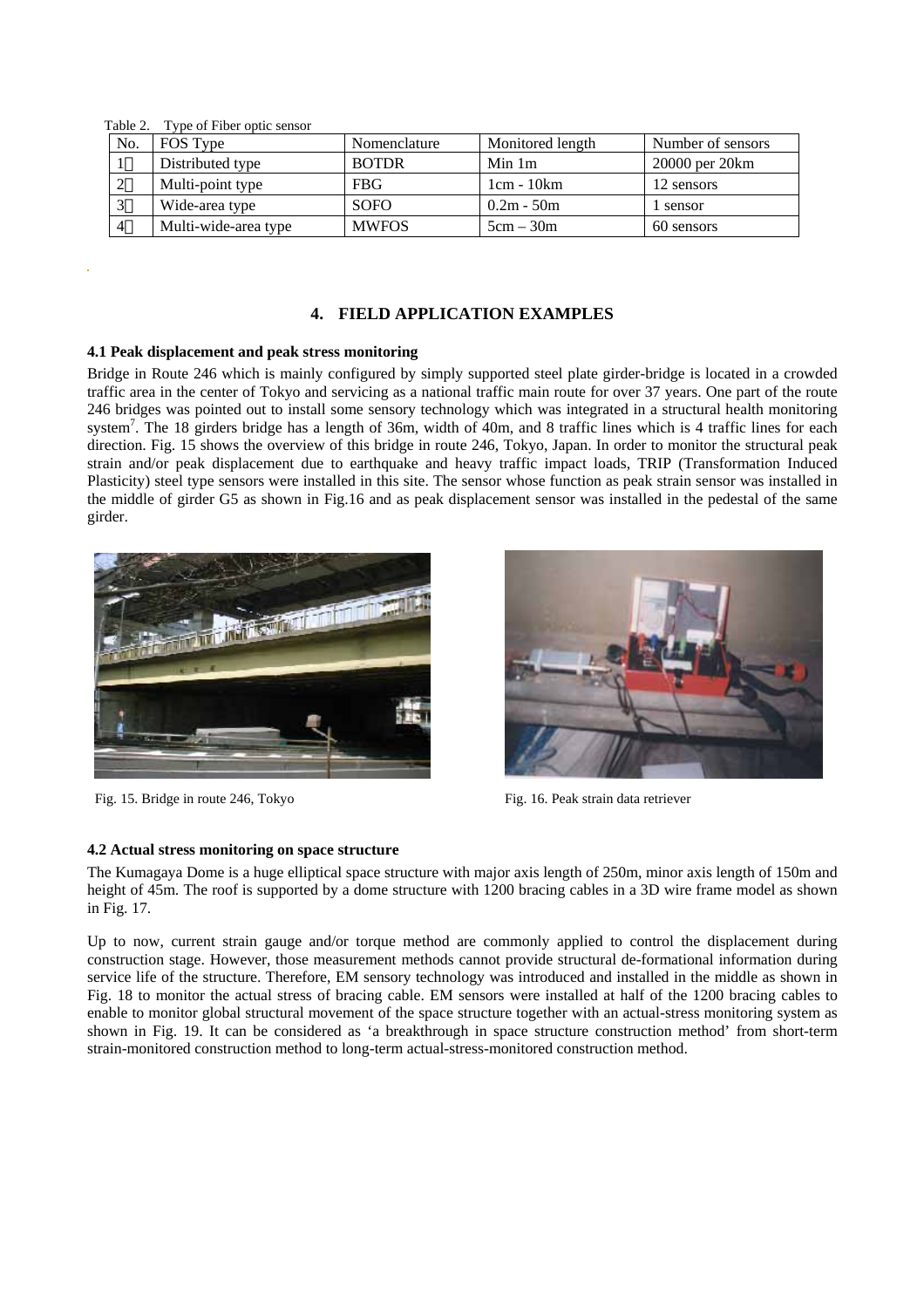



Fig. 17. 3-dimensional wire frame model of Kumagaya Dome Fig. 18. EM sensor configuration

Besides actual stress controlling during 'jack-up and jack-down' construction stage as shown in Fig. 20, this monitoring system enables to figure-out any desired sectional stress distribution as shown in Fig. 21. For the sake of convenience in controlling the actual stress of each cable bracing, the monitoring system capability in expressing the history of wire stressing and summary of wire stresses were implemented as shown in Fig. 22. Stress sensor that can reliably monitor true-stress in tendons and cables has been developed. The elasto-magnetic sensor is a novel new approach to monitor cable forces in bridge cables and anchorages<sup>13)</sup>. Based on the fact that the permeability of ferromagnetic materials is a function of magnetic history and applied field (stress and temperature), permeability function is characterized at technical saturation experimentally. Besides fulfilling 'AtoE' characteristics, the sensor boasts a theoretically unlimited service lifetime and can be applied to any structure built with circular steel reinforcements or cables and does not influence structural integrity in any way.





Fig.21. Sectional stress distribution Fig. 22. History of wire stressing



Fig. 19. Actual-stress monitoring system Fig. 20. Dome Jack-up construction stage

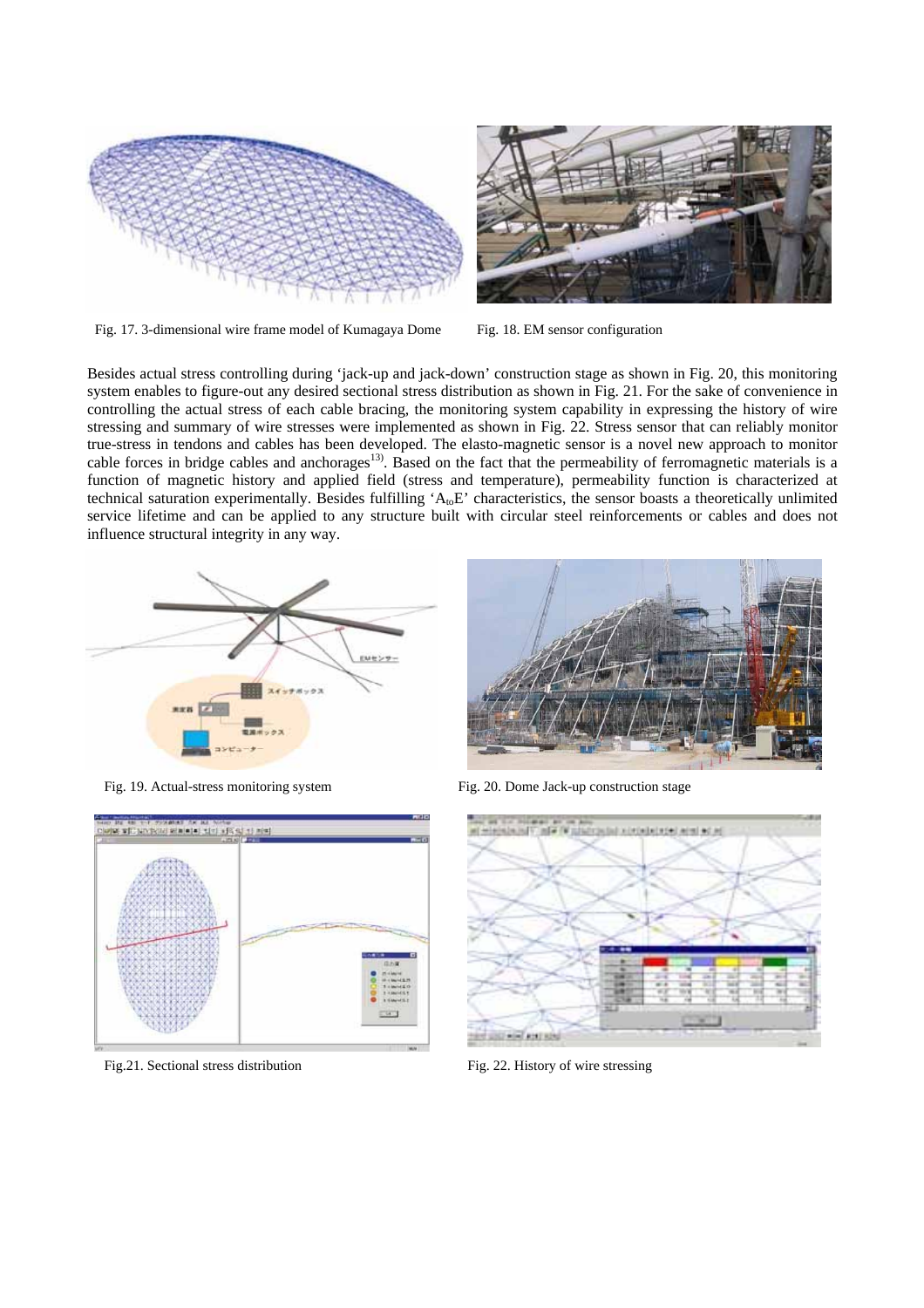#### **4.3 SOFO sensors monitoring on existing tunnel deformational properties**

SOFO is the French acronym of Surveillance d'Ouvrages par Fibres Optiques (or structural monitoring by optical fibers). The measurement setup is based on a double, all-fiber, Michelson interferometer in tandem configuration as shown in Fig.  $23^{2,3}$ .

The SOFO sensor consists of pair of single-mode fibers installed in the monitored structure. One of the fibers, called measurement fiber, is in mechanical contact with the host structure itself, while the other, the reference fiber, is placed loose in a neighboring pipe<sup>23</sup>. All deformations of the structure will then result in a change of the length difference between these two fibers. Lengths of SOFO sensors are 500mm, 1000mm, 3000mm and 10,000mm in standard and up to 50,000mm with a special order. The main characteristics of the sensors and reading unit in an integrated system are listed in Table 3.

Table 3. The main characteristics of the SOFO integrated system.

| Precision            | Better than 0.2% of the measured deformation                                                                                     |
|----------------------|----------------------------------------------------------------------------------------------------------------------------------|
| Resolution           | 2 microns (independently from the gage length)                                                                                   |
| Dynamic range        | 1% in elongation and shortening (sensors)                                                                                        |
| (Maximum measurable) | Up to 150mm in elongation and shortening (reading unit)                                                                          |
| deformation)         |                                                                                                                                  |
| Stability            | Drift not observed over six years                                                                                                |
| Measurement speed    | Less 10 seconds for each sensor                                                                                                  |
| <b>Others</b>        | Rugged, portable and autonomous reading unit. Sensors can be<br>embedded inside concrete for new structures (see Photo 1) and/or |
|                      | surface attached on existing structures (see Photo 2)                                                                            |

The management and the security of tunnels require periodical monitoring, maintenance and restoration. Excessive and non-stabilized deformations are often observed and although they rarely affect the global structural security, they can lead to durability problems. Furthermore, an accurate knowledge of the behavior of a tunnel is becoming more important as new building techniques are introduced and the existing tunnels are required to remain in service beyond their theoretical service life. Monitoring, both during construction and in the long term, helps to increase the knowledge of the real behavior of the tunnel and in the planning of maintenance intervention<sup>4,5</sup>.

The Shimakawahara Tunnel was constructed in 1970s for flowing wasted water as a part of sewerage network. The tunnel was made of concrete with height of 4,740mm, width of 4,200mm and length of about 5km as shown in Fig.24.



Fig. 23. SOFO monitoring system. Fig.24. The cross-section of the Shimakawahara Tunnel.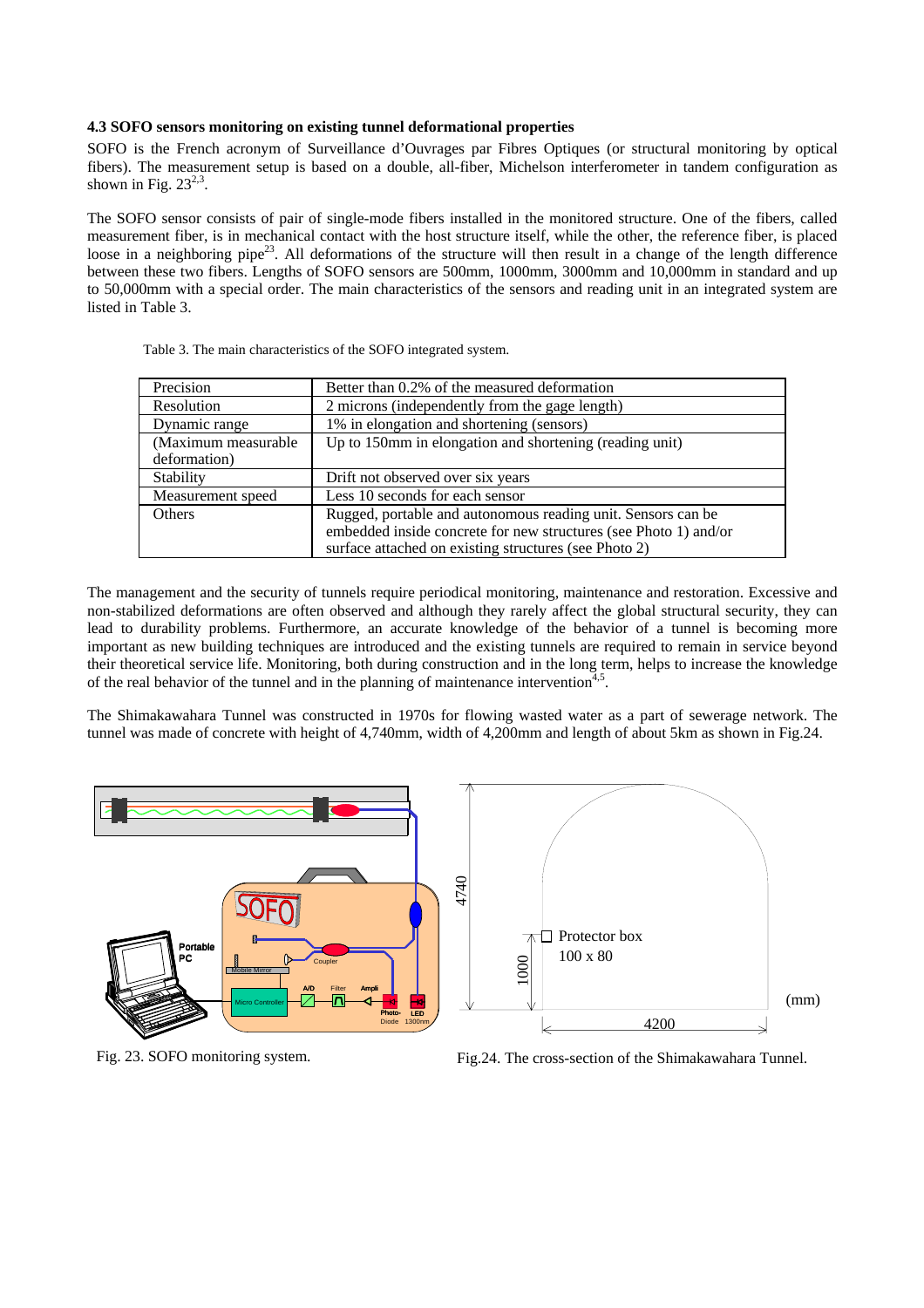Even a number of cracks have appeared spreadly and have been sealed with appropriate treatments, a reliable monitoring system in which enable to grasp the structural health behavior is expected. To maintain the serviceability of tunnel a monitoring is pro-posed by utilizing SOFO sensory technology. The aim of monitoring is to monitor the structural health degradation due to environmental evolution and mechanical evolution such as dynamical stress of streaming water. In order to monitor the global deteriorated structural deformational properties, 5 of 10m long-gage optical fibers were installed. The sensor configuration is shown in Fig.25 and the attachments are shown in Fig.26.



Fig.25. The sensor configuration (5 of 10m long-gage).



Fig.26. The sensor attachments.

Since the durability of the sensor will be affected by streaming water and attacks of garbage, the knight sensor, active and passive zones, was covered by protector box of 100mm x 80mm as shown in Fig.27. To avoid stream turbulence occurrence, the tip of the protector was manufactured as shown in Fig.28. The periodical monitoring was performed once a year.



Fig. 27. Protector box Fig. 28. The tip-end of the sensor protector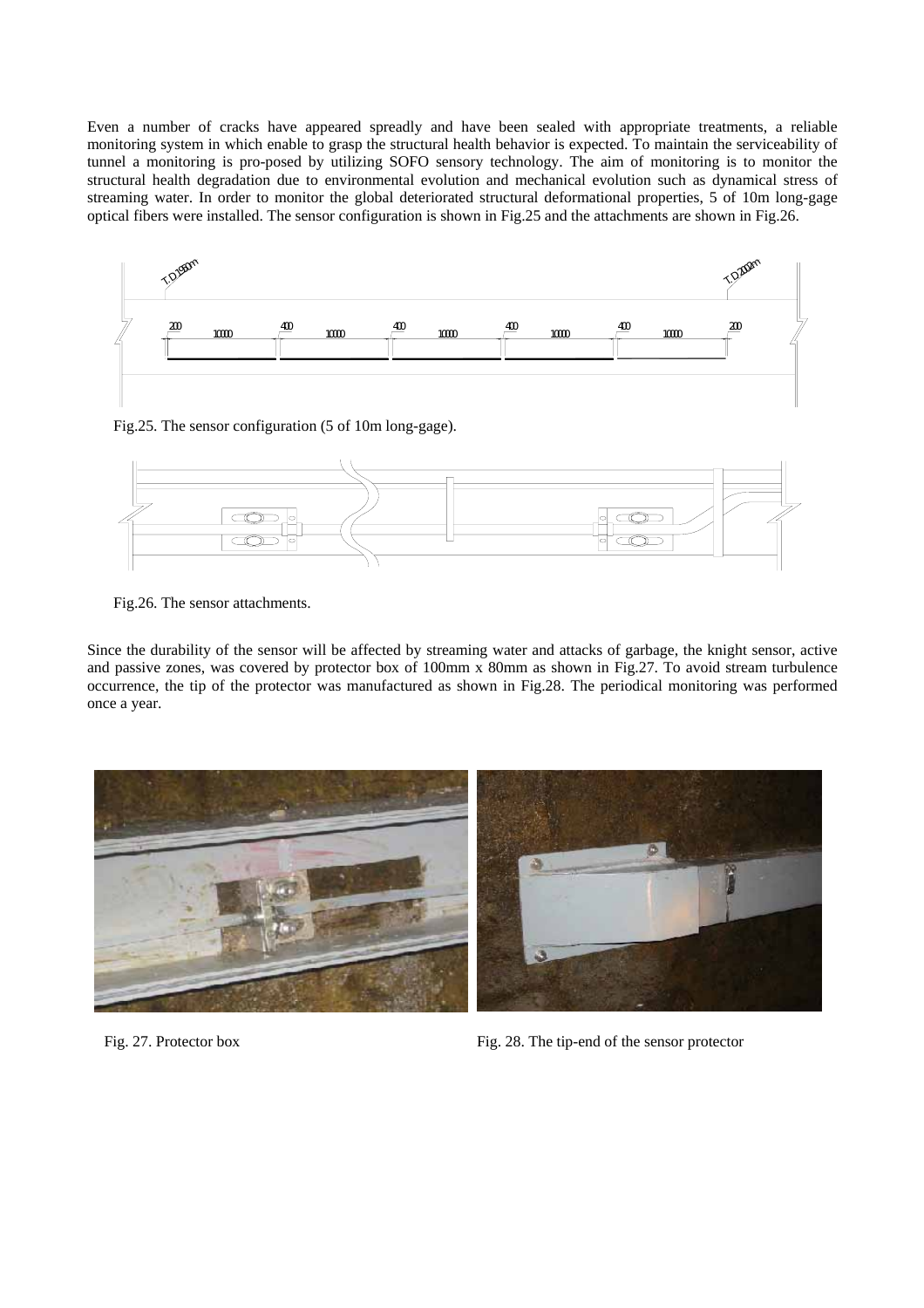# **5. CONCLUDING REMARKS**

As the concluding remarks it is summarized as:

- 1. Efficient monitoring technique and related effective technologies in the areas of structural health monitoring may improve lifecycle performance of infrastructures in which derive to a LCC reduction.
- 2. To improve sensory technology development, the following items should be taken into consideration, i.e., sensor material innovation, assembly technology, installation knowledge, data assessment knowledge, and 'how to provide SHMS in a reasonable PRICE'.
- 3. Structure Health Assessment technique development together with structure analyses in mechanical, chemical and environmental approaches are absolutely necessary to evaluate time-domain and/or spatial-domain structural anomalousness.
- 4. Some applications of structural health monitoring system are briefly reviewed The site-applicable real time monitoring system provides valuable information for directing timely maintenance relief to those areas of the structure most in need of repair, so the following items can be achieved:
	- a) Planned repair or replacement of the structure before catastrophic collapse;
	- b) Improved allocation of scarce maintenance funding for the highest risk structure member;
	- c) Determination of structural health after catastrophic events, such as, earthquake and/or typhoon.

## **REFERENCES**

- 1. A. E. Aktan, F. N. Catbas, M. Pervizpour, E. Kulcu, K. Grimmelsman, R. Barrish and X. Qin, "Real –time bridge health-monitoring for management", *Paper for 2nd Workshop on Advanced Technologies in Urban Earthquake Disaster Mitigation, Kyoto, July 11-13,* 2000.
- 2. B. Glisic and B. Inaudi, "Structural Monitoring of Concrete Bridges during Whole Lifespan", 82<sup>nd</sup> Annual Meeting *of the Transportation Research Board (TRB), January 12-16, 2003, Washington DC, USA*, paper no. 03-3012, 2003.
- 3. D. Inaudi, N. Casanova, P. Kronenberg and S. Vurpillot, "Embedded and surface mounted sensors for civil structural monitoring", *Proc. of Smart Structures and Materials, San Diego, March 1997, SPIE* Vol. 3044-23, 1997.
- 4. D. Inaudi, "Application of fiber optic sensors to structural monitoring", *ASSET Network workshop, 20-22 May 2002, Giens, France, Vol. 4763,* pp. 31-38, 2002.
- 5. D. Inaudi and B. Glisic, "Long-gauge sensor topologies for structural monitoring", *The First fib Congress, Concrete Structures in the 21<sup>th</sup> Century, Osaka, 13-19 October 2002, Session 15, pp.79-86, 2002.*
- 6. L. Thompson and B. Westermo, "A new strain measurement technology for material damage assessment", *Proc. SPIE Vol. 2191*, p. 380-391, 1993.
- 7. L. Thompson, B. Westermo and M. Tominaga, "Monitoring Based Maintenance for Civil Engineering Structures", *Proc. of Int'l Conference on Structural Safety and Reliability, Newport Beach, June. 17-22*, 2001.
- 8. M. Frangopol, K.Y. Lin and A.C. Estes, "Life-Cycle Cost Design of Deteriorating Structures", *Journal of Structural Engineering, Vol.123, N.10,* pp.1390-1401, 1997.
- 9. M. L. Wang, Z. L. Chen, S. S. Koontz and G. M. Lloyd, "Magnetoelastic permeability measurement for stress monitoring in steel tendons and cables", *Proc. SPIE Vol. 3995*, p. 492-500, 2000.
- 10. M. Tominaga, S. Sumitro, T. Okamoto, Y. Kato and S. Kurokawa, "Development of Monitoring Technology for Steel and Composite Structures", *Journal of Constructional Steel, Vol.9, Nov*, pp.575-582, 2001.